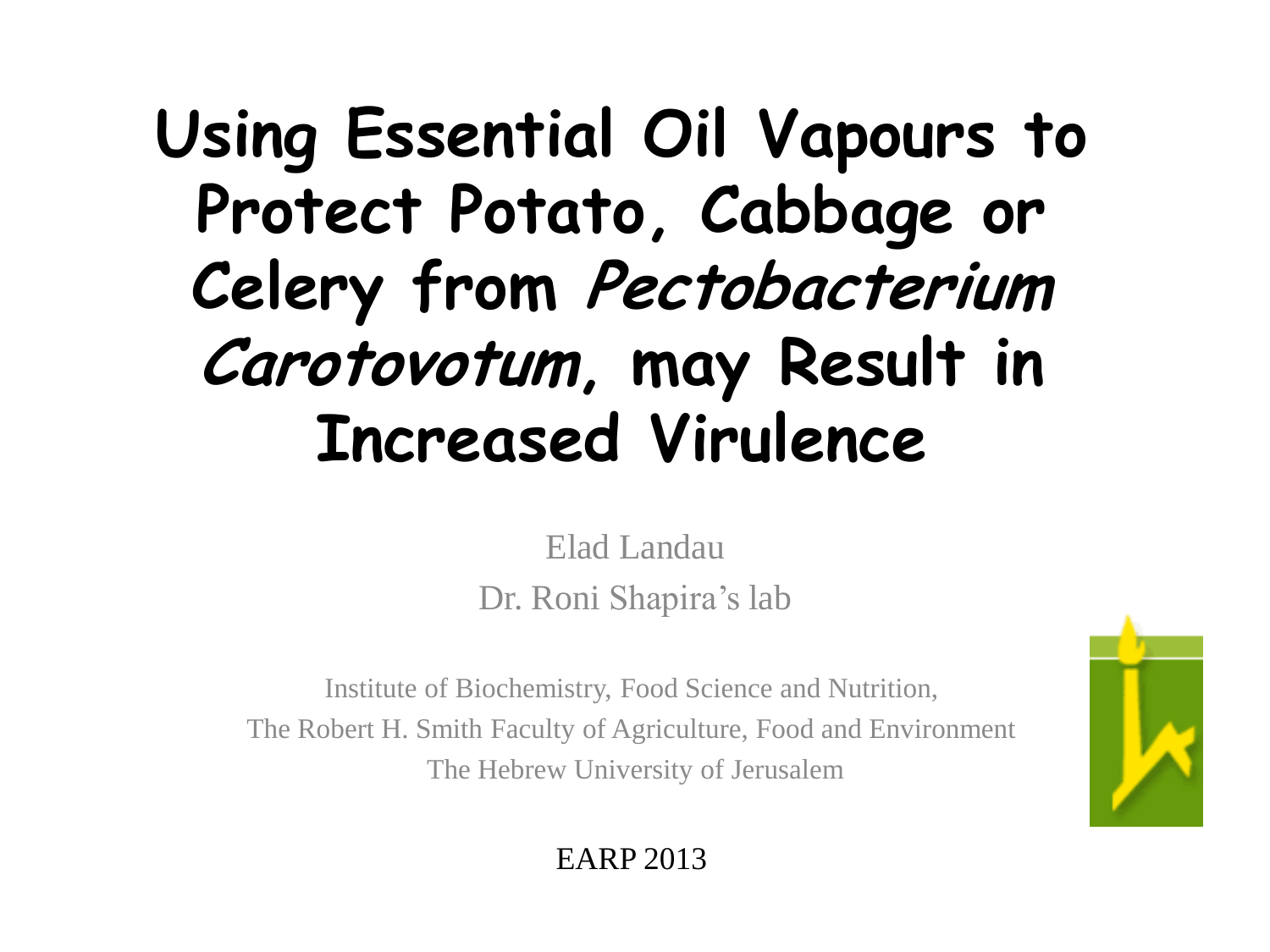#### Bacteria are constantly exposed to sub-lethal stresses

Lack of nutrients

**Temperature** changes



**Biocides**

pH changes

Changes in osmolarity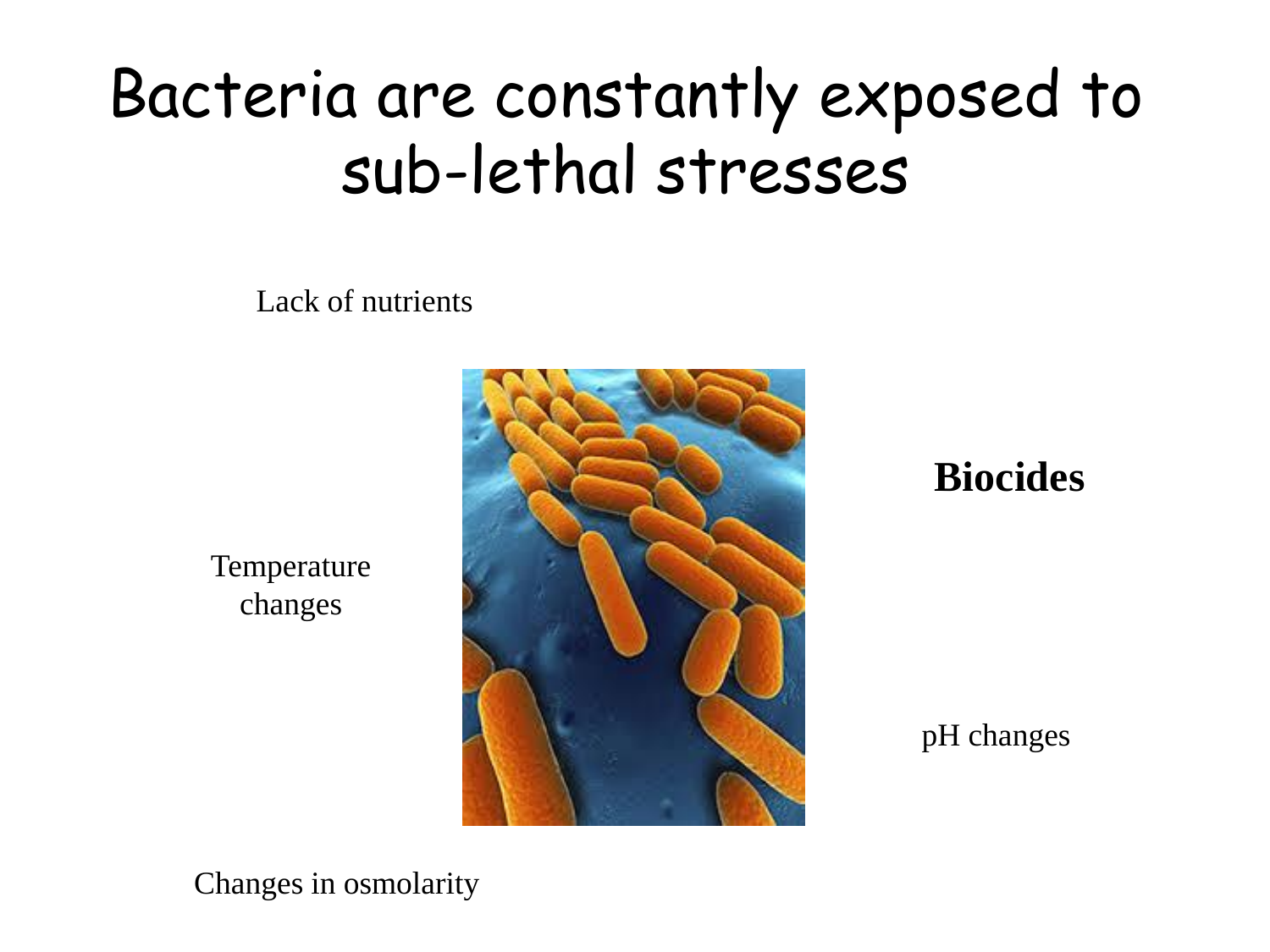#### Model systems for bacterial response to stress

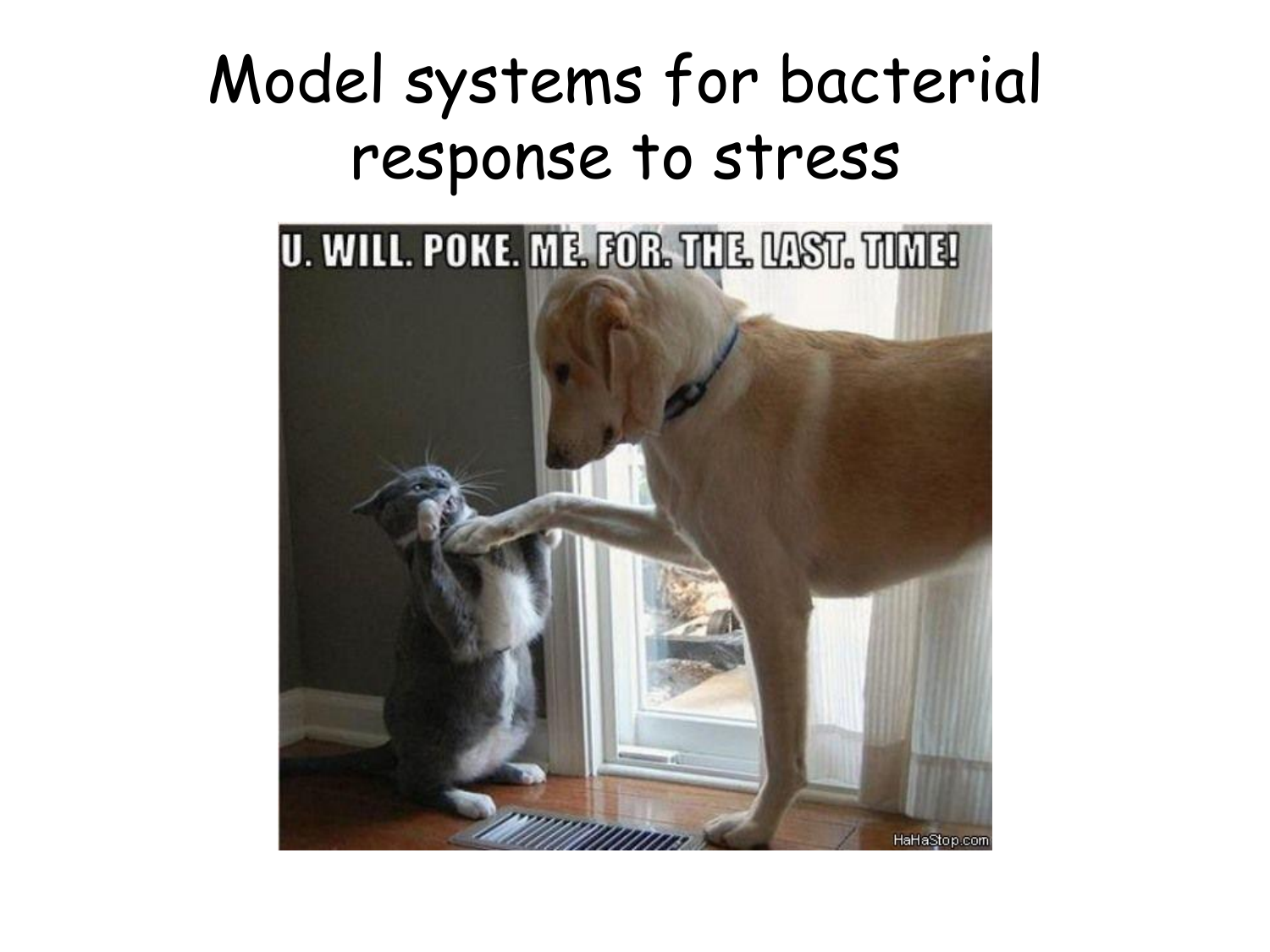### Exposing bacteria to sub-lethal levels of antibiotics

- May result in development of resistant strains.
- Resistant strains appear at a faster rate then drug development.
- Sub-lethal antibiotics:
	- Signaling molecules.
	- Affect virulence.
- Little is known about the effect of sub-lethal exposure to non antibiotic antimicrobials.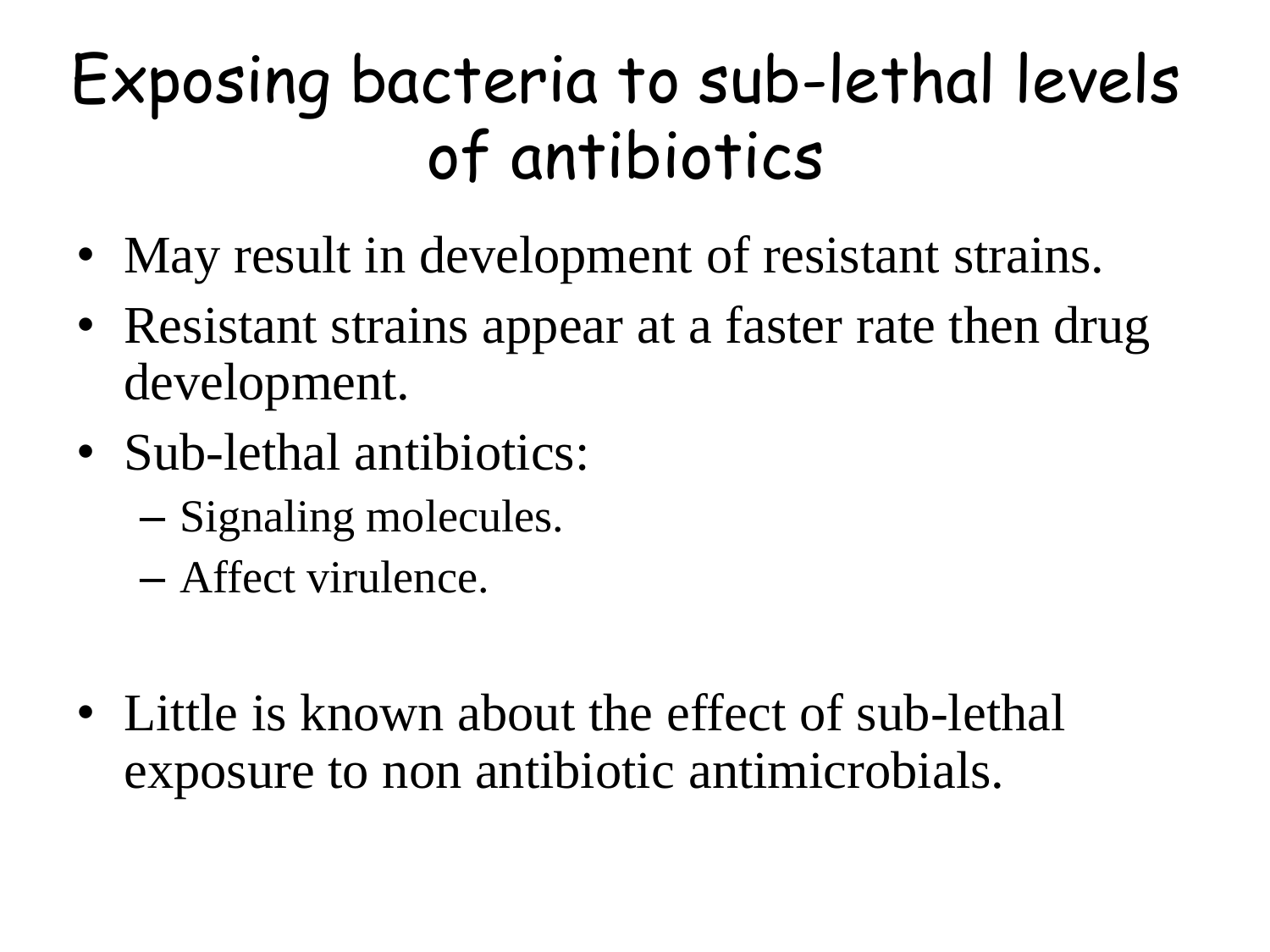# Essential oils as model antimicrobials



- Secondary plant metabolites possessing antimicrobial activity.
- Volatile.
- Posses antimicrobial activity in the aqueous and gaseous phase.
- GRAS- generally regarded as safe.
- Mode of action is not yet fully understood.
- Effect of sub-lethal exposure has not been studied.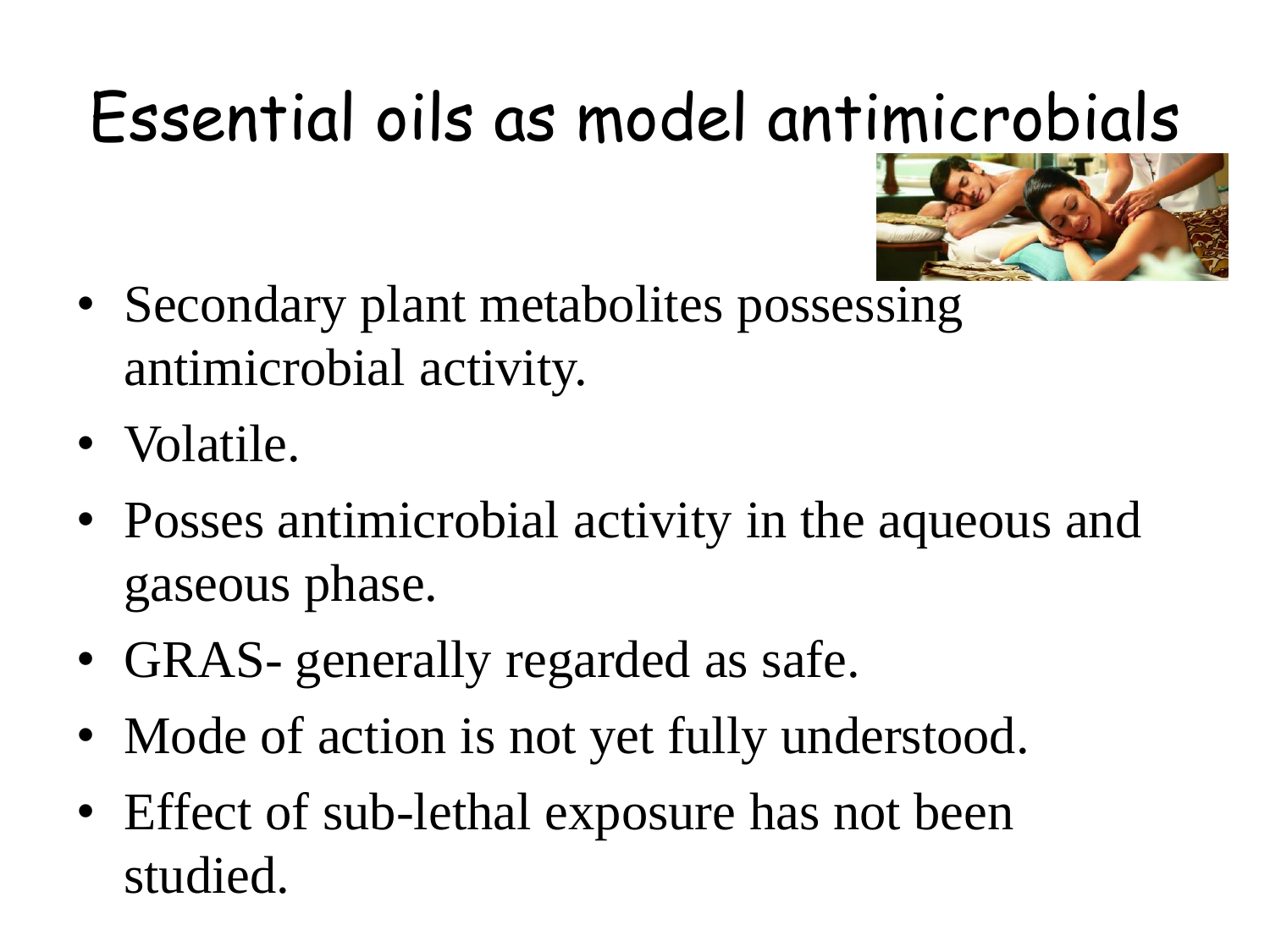## Research hypothesis

Exposing bacteria to sub-lethal levels of essential oil vapours will affect bacteria in a similar manner as exposure to sub-lethal levels of antibiotics.

#### Research questions

- How will sub-lethal exposure to essential oils affect bacterial virulence?
- What is the molecular mechanism underlying the process?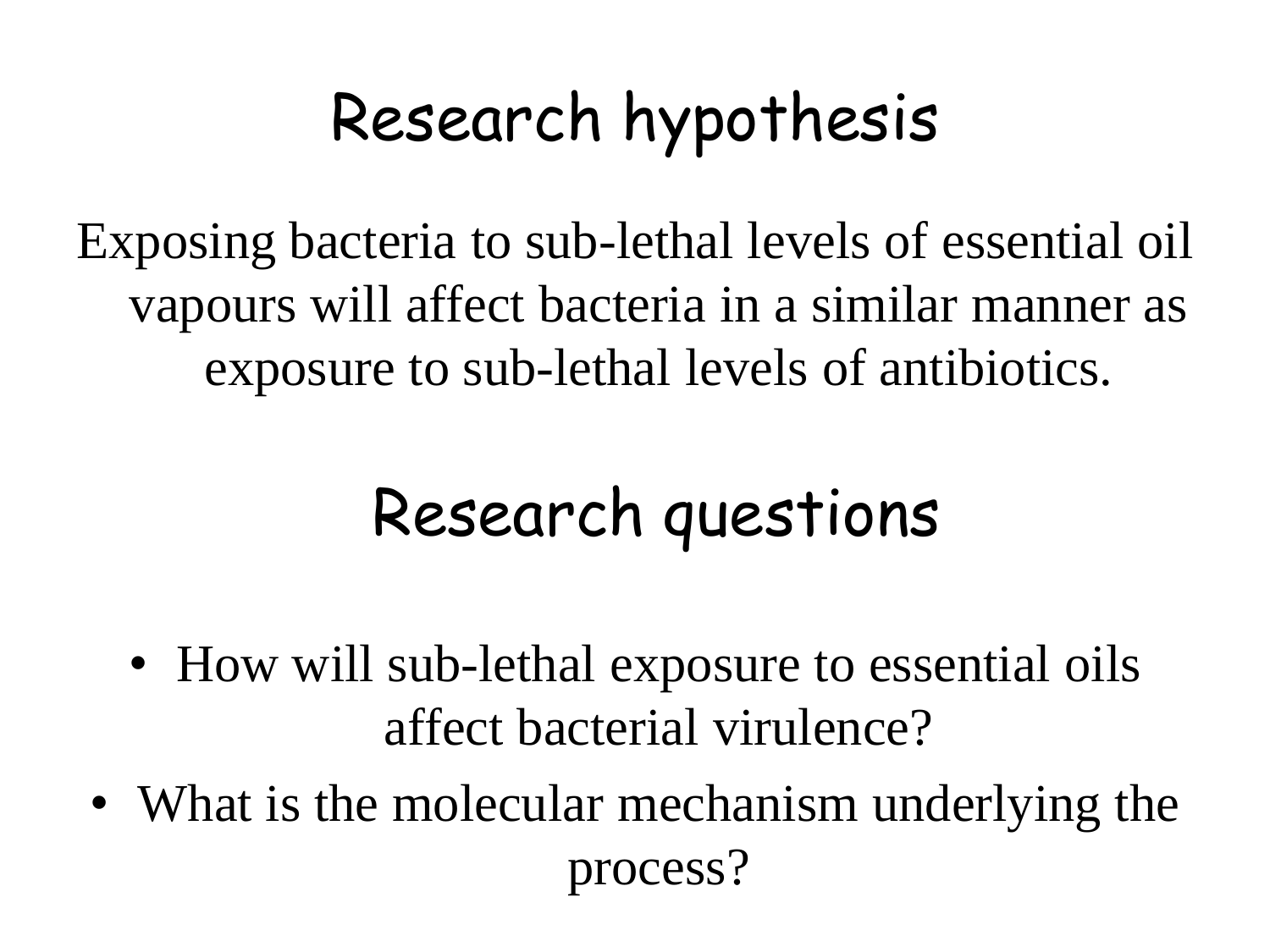### Menthol, Limonene, Carvacrol

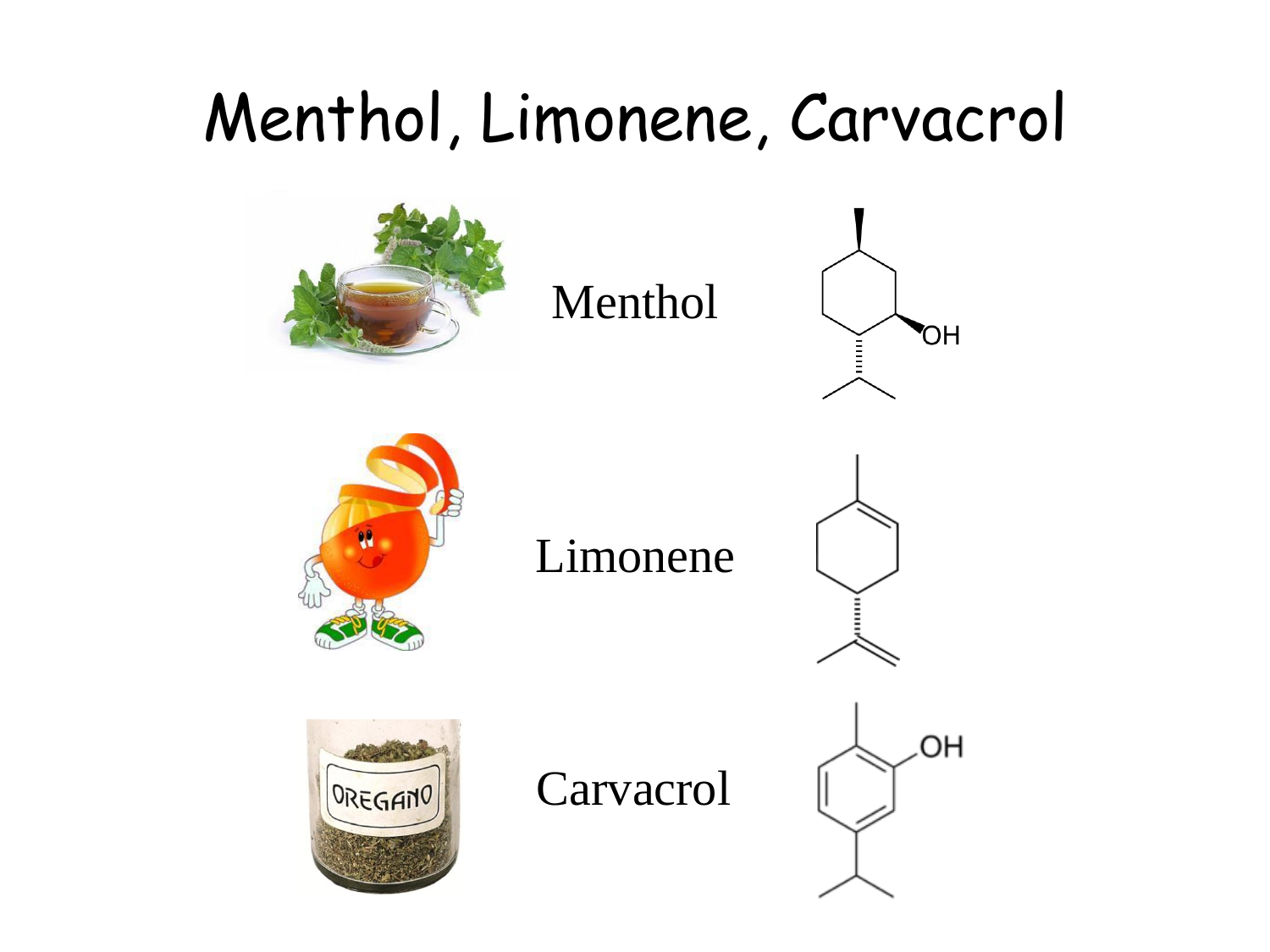#### Pectobacterium carotovorum ssp. Carotovorum (pcc)

- Graham negative, rod.
- Plant pathogen, affecting potato, cabbage and a broad range of plants.
- Causes sort rot.
- Simple model for bacterial pathogenicity.

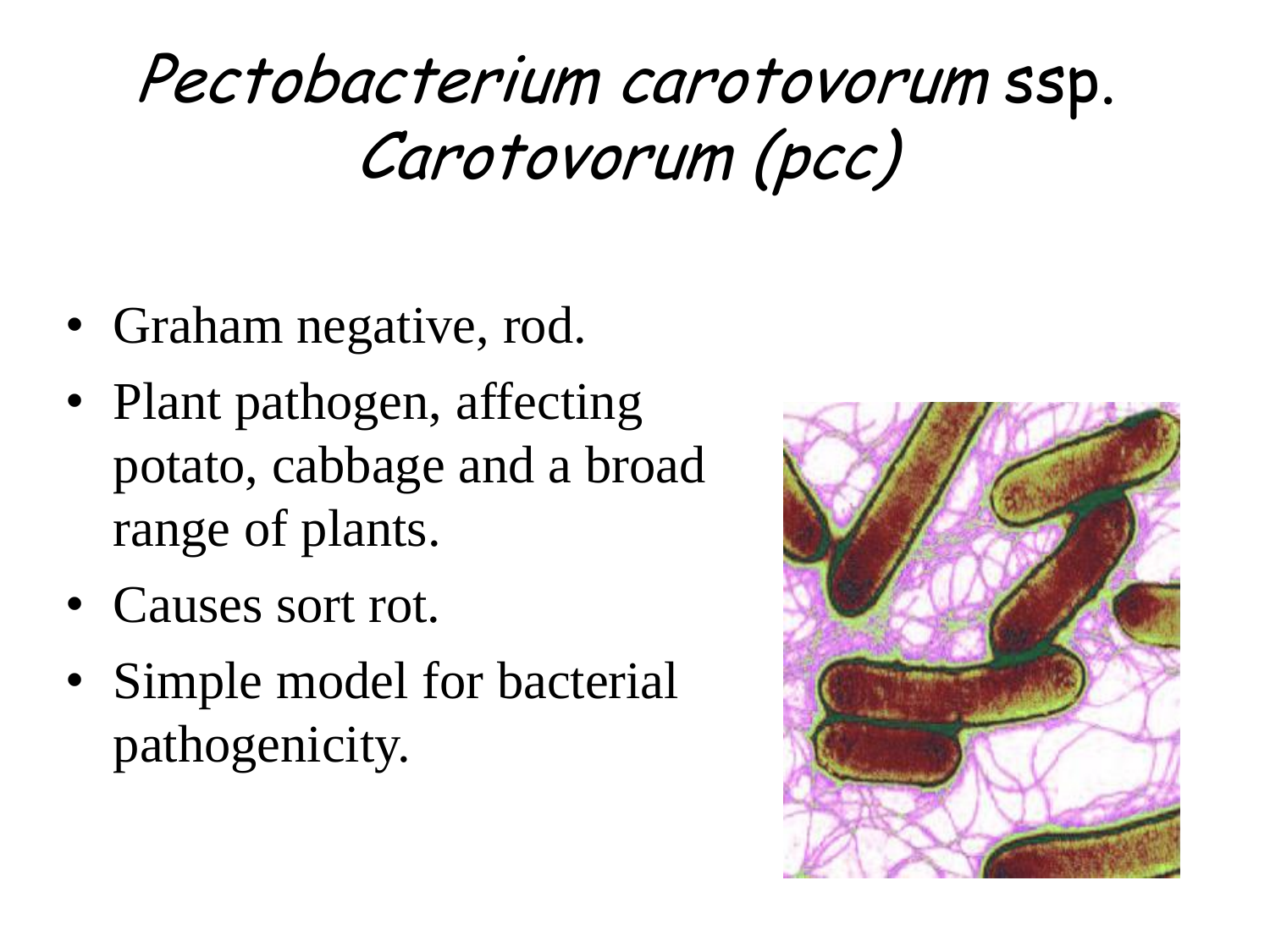#### Model system

Menthol applied to a filter paper attached to the of the lid of the Petri dish

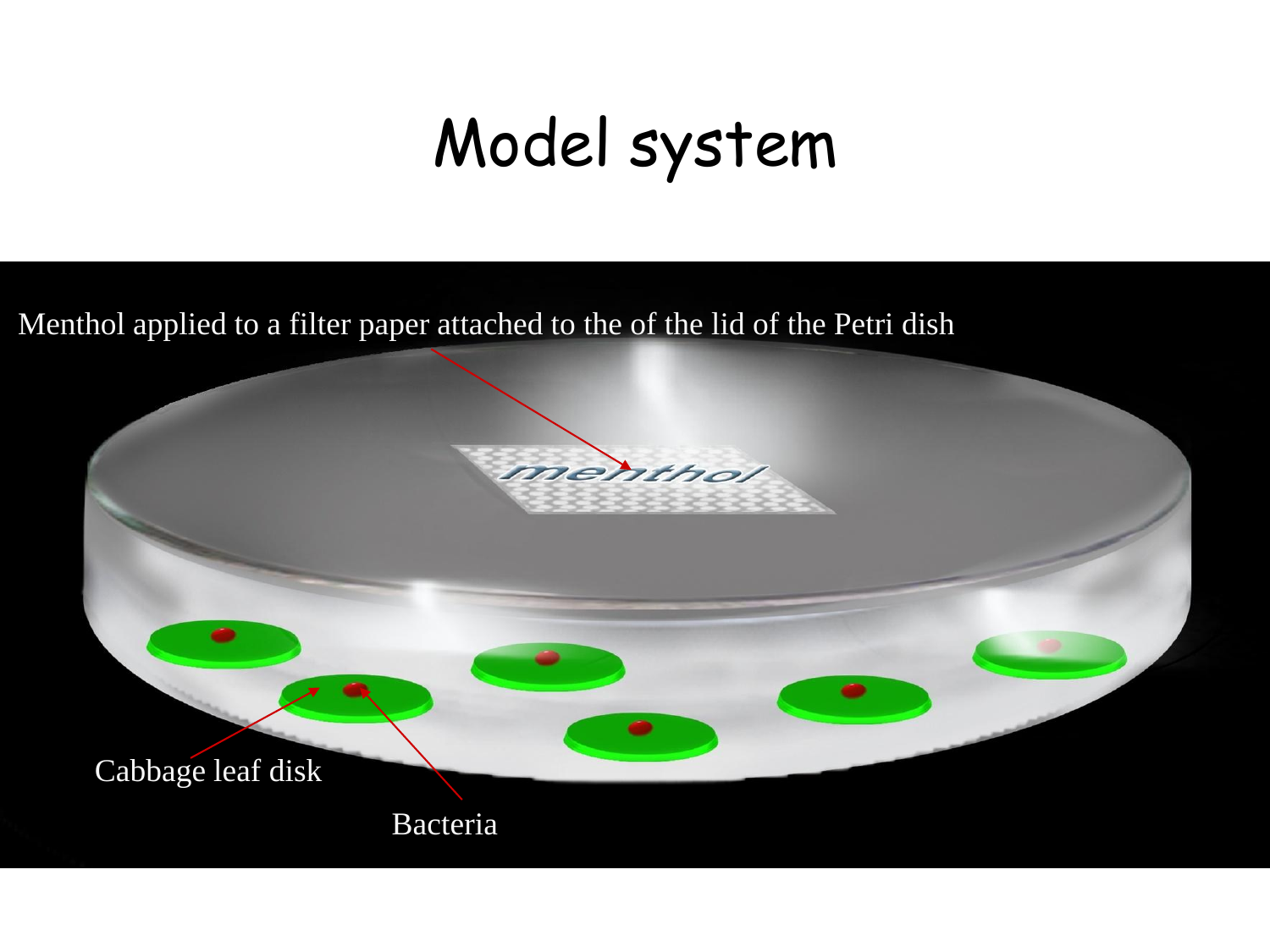#### Exposing P. carotovorum to sub-lethal menthol vapors increases virulence

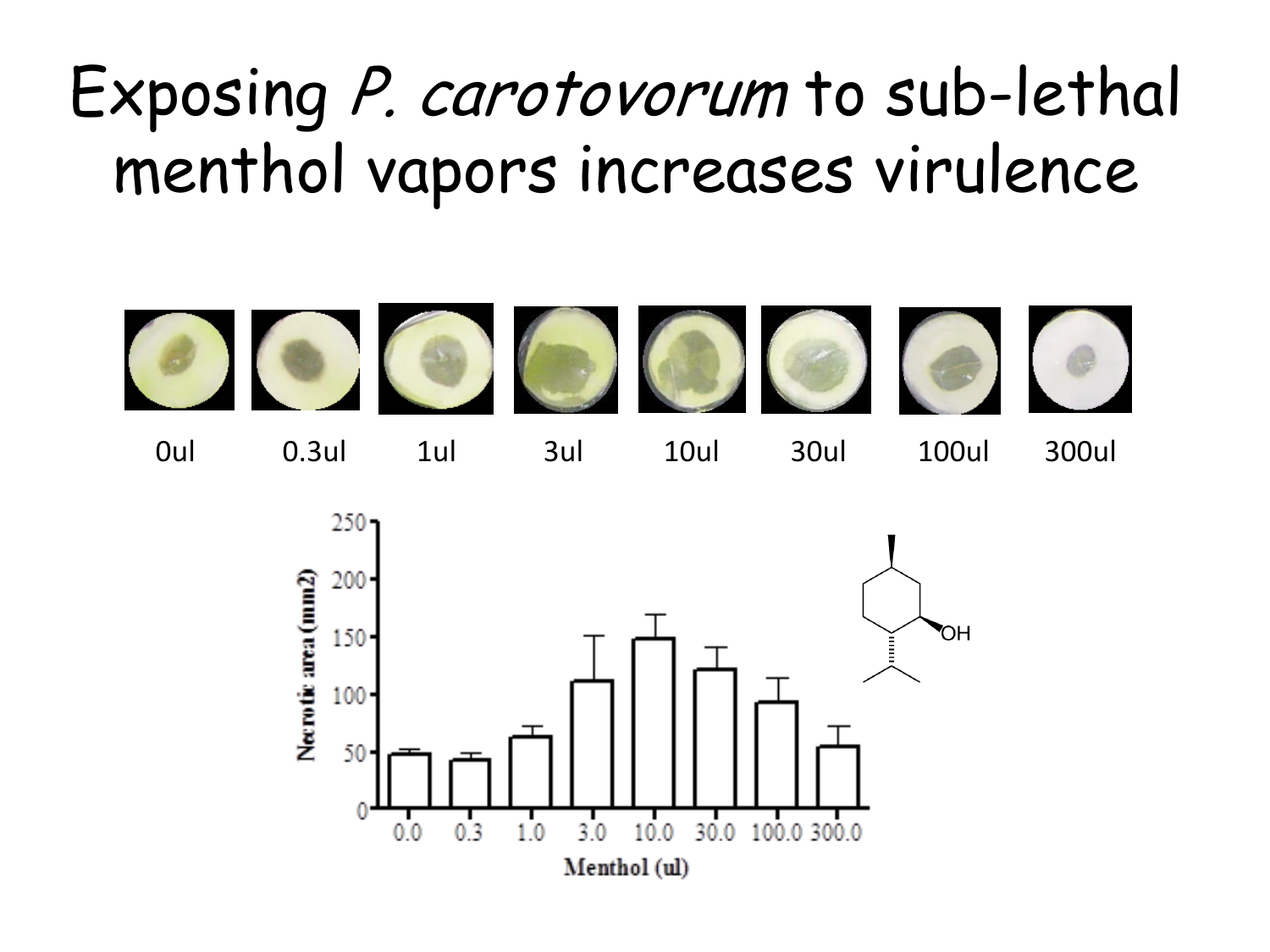#### Exposure to sub-lethal levels of carvacrol or limonene increases bacterial virulence

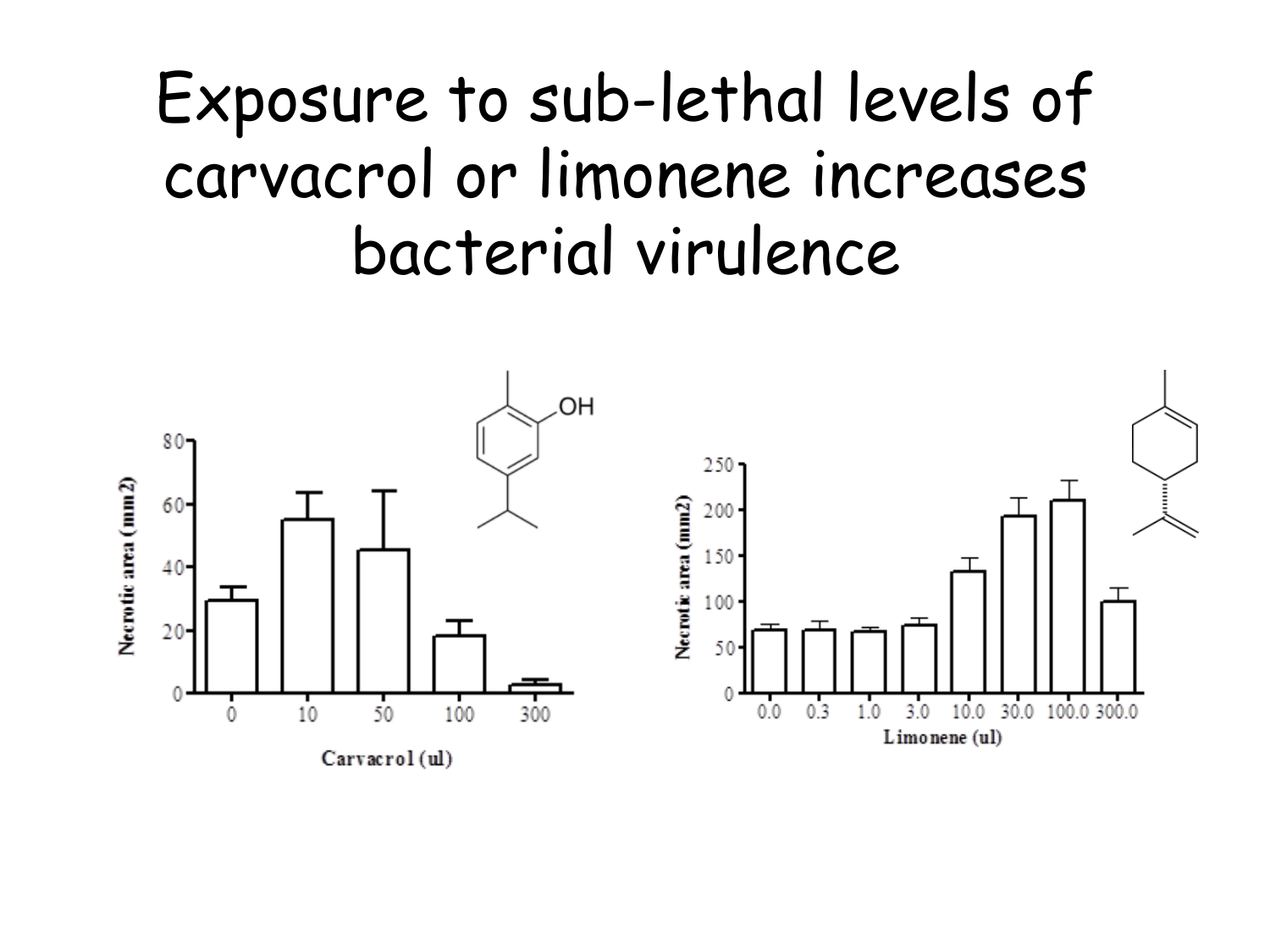#### Exposing P. carotovorum to sub-lethal levels of essential oil vapours increases enzyme secretion





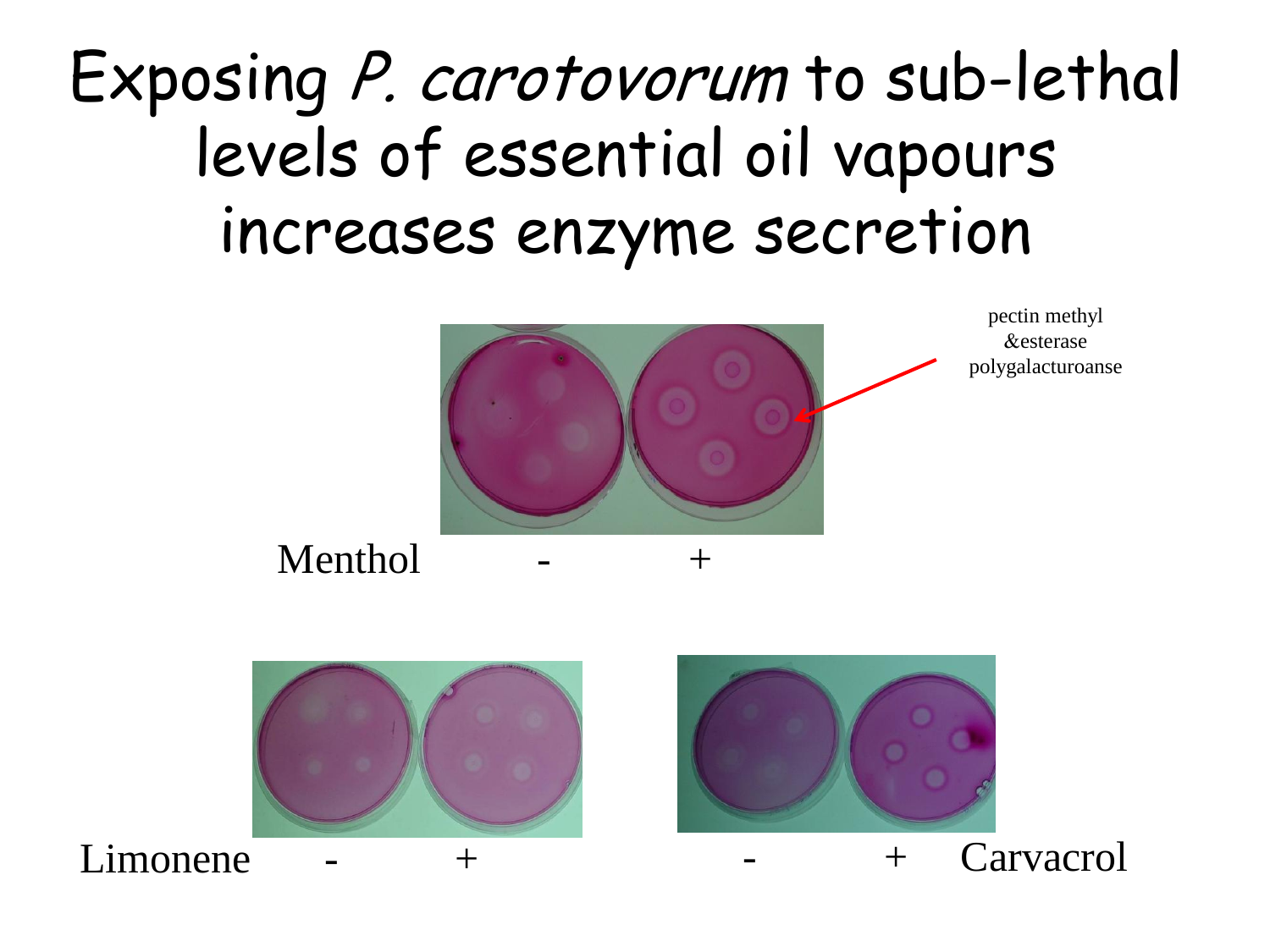#### RsmA

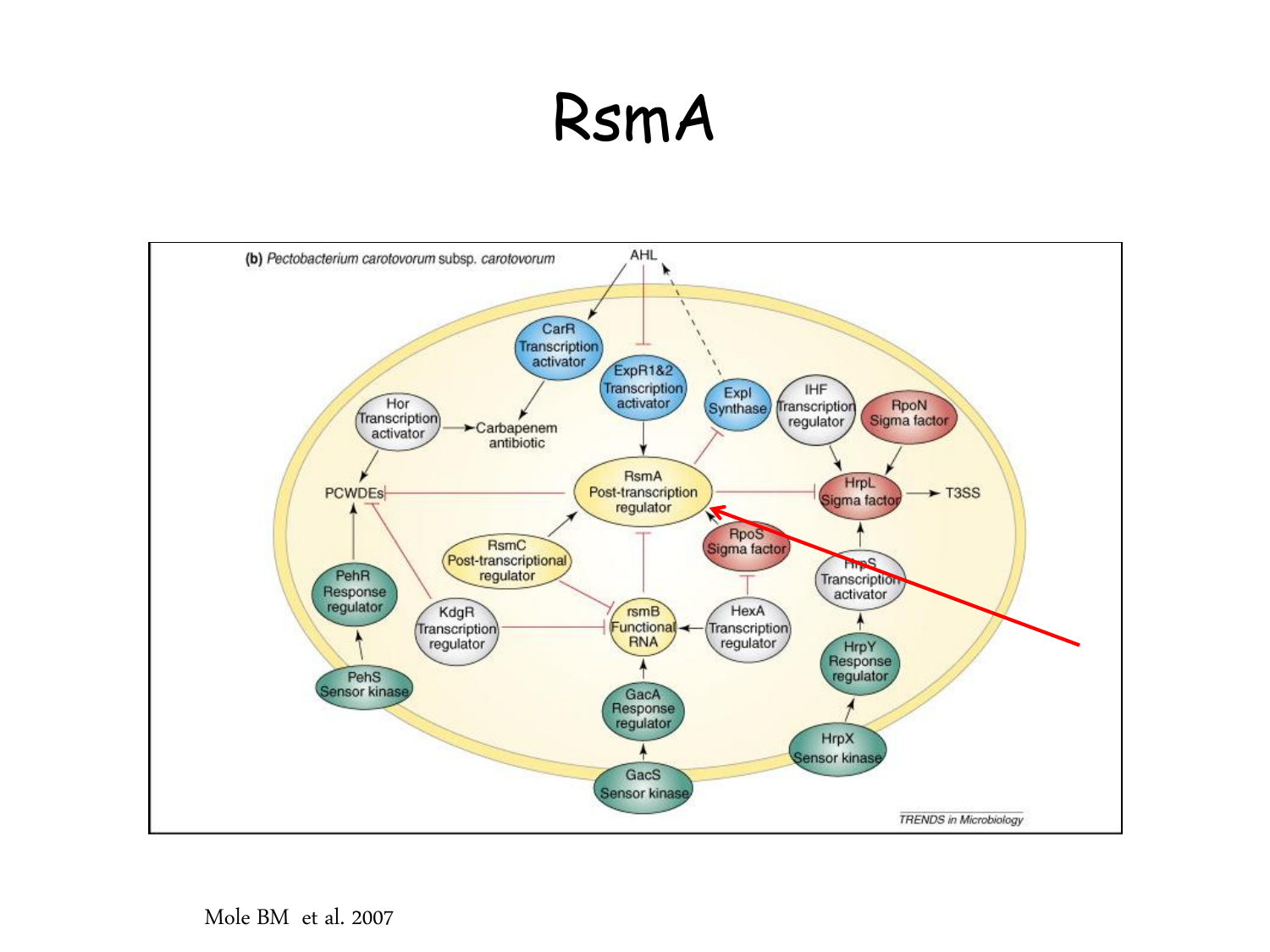#### RsmA is involved in the increase in virulence caused by exposure to sublethal levels of essential oil vapours

 $WT$   $\Delta$ rsmA



-Menthol





 $+M$ enthol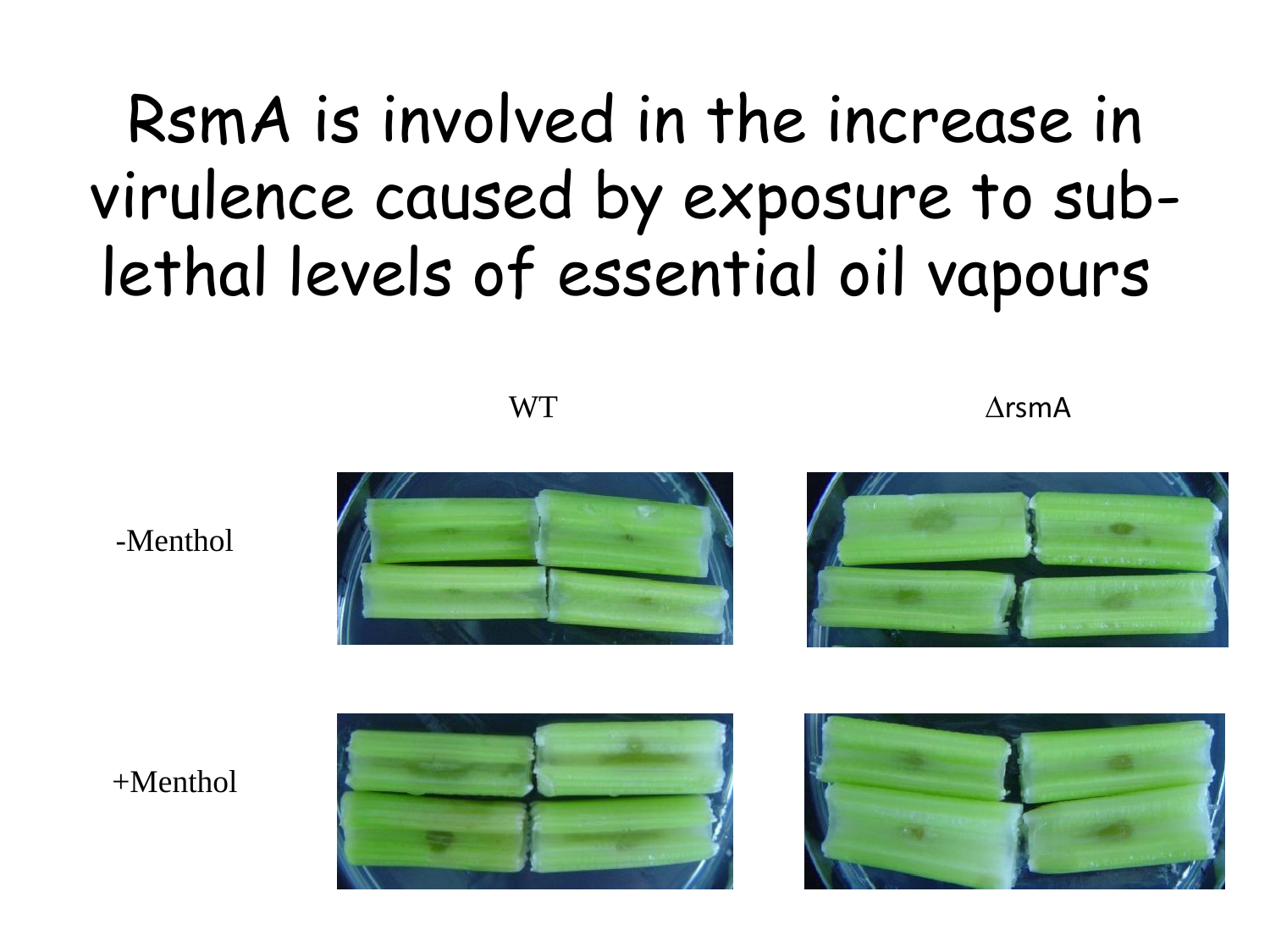#### Rsma is involved in the increased enzyme secretion due to sub-lethal exposure to essential oil vapours

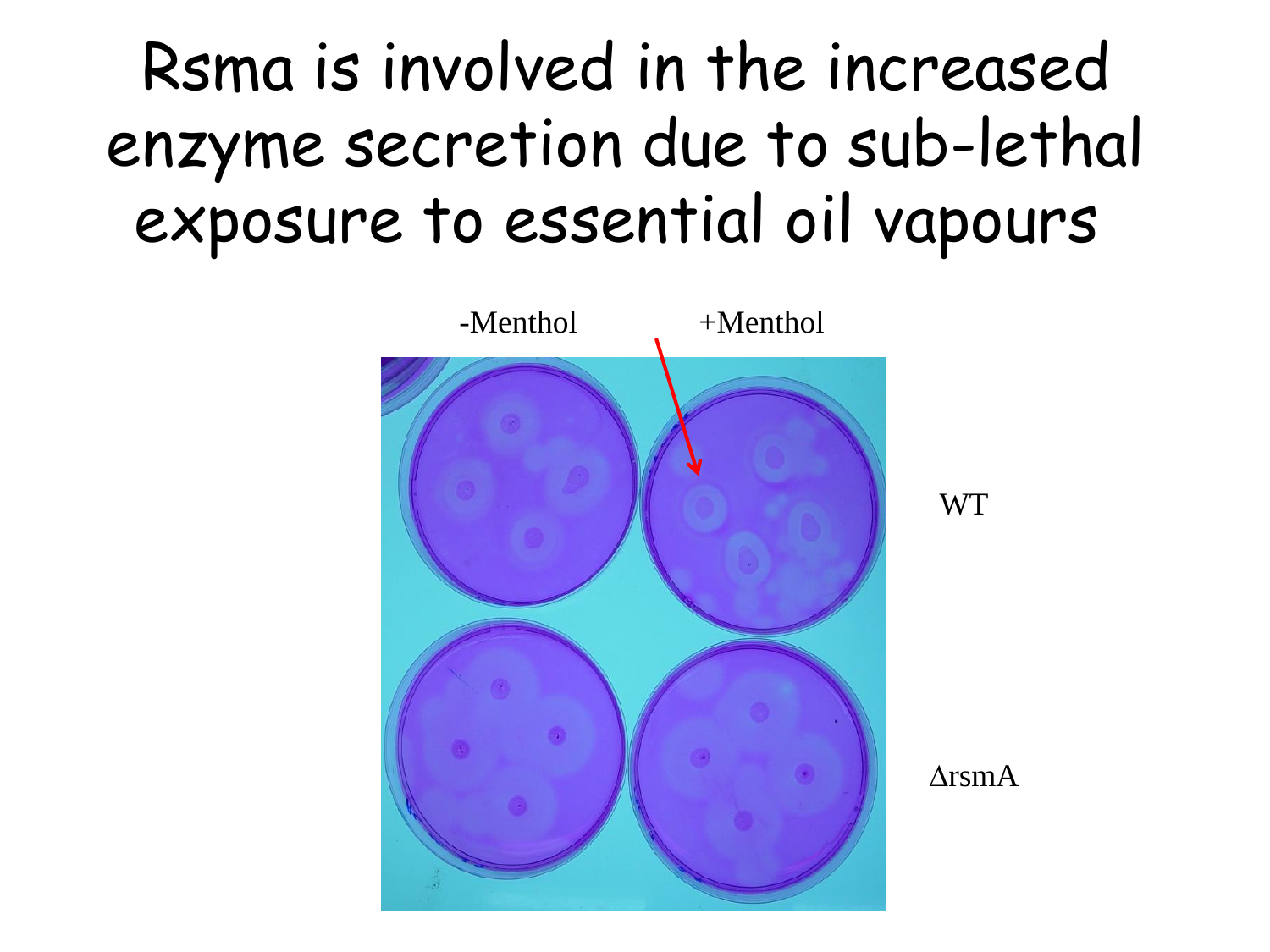#### rsmA transcription declines after exposure to sub-lethal menthol levels on pectin agar

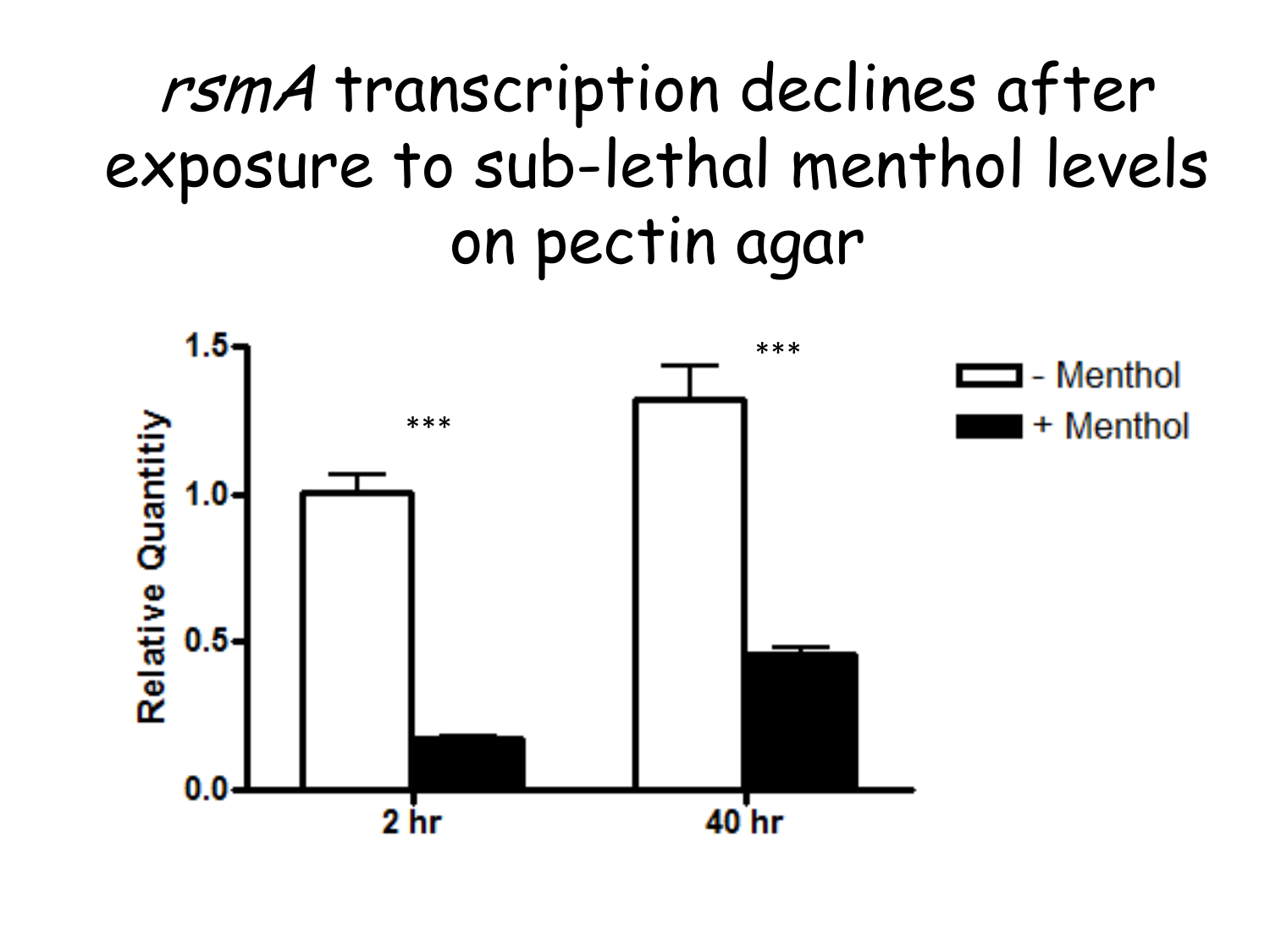#### rsmA transcription declines after exposure to sub-lethal menthol levels on **cabbage**

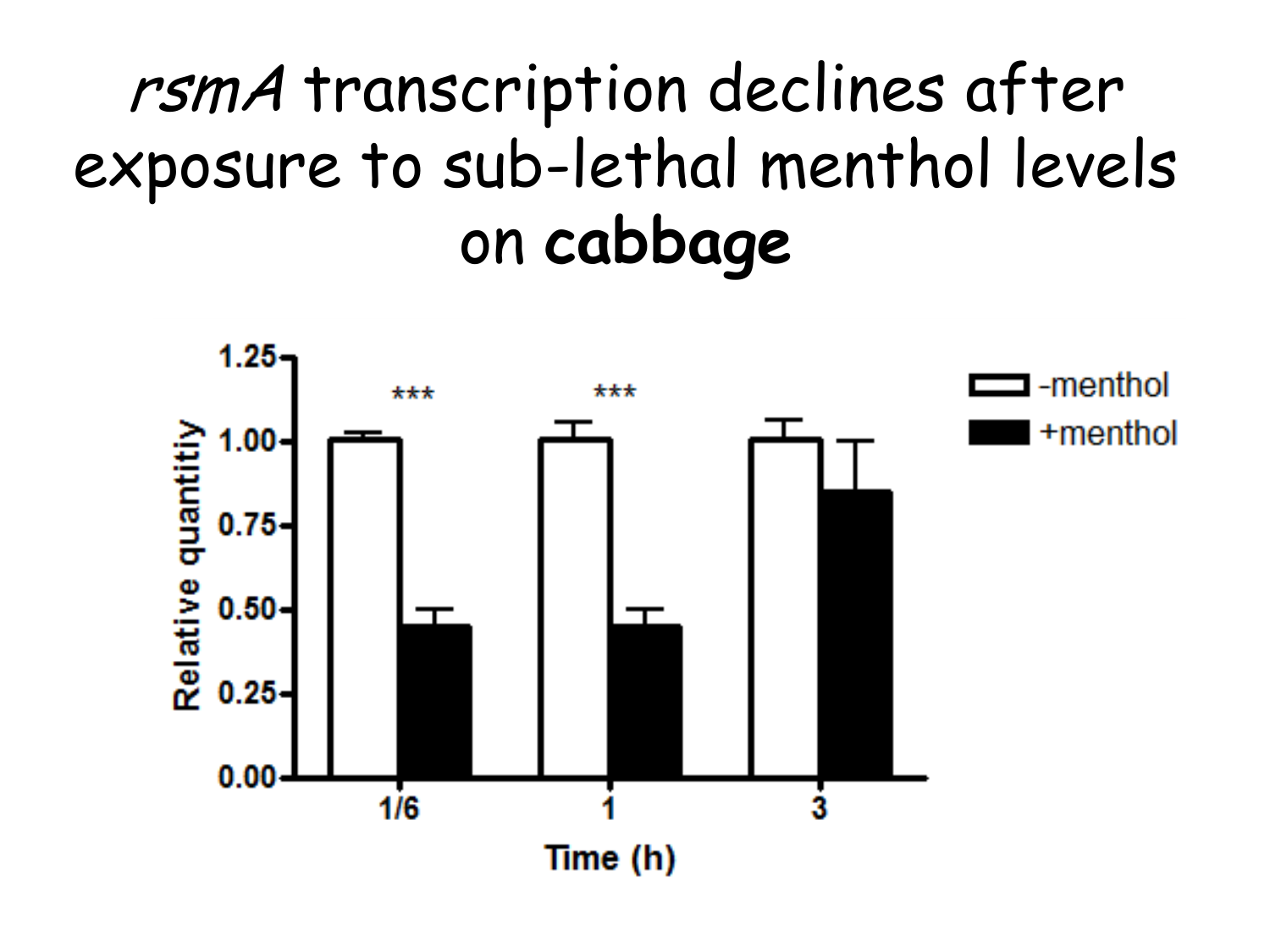#### Enzyme transcription increases after to exposure to sub-lethal levels of essential oil vapours on **cabbage**

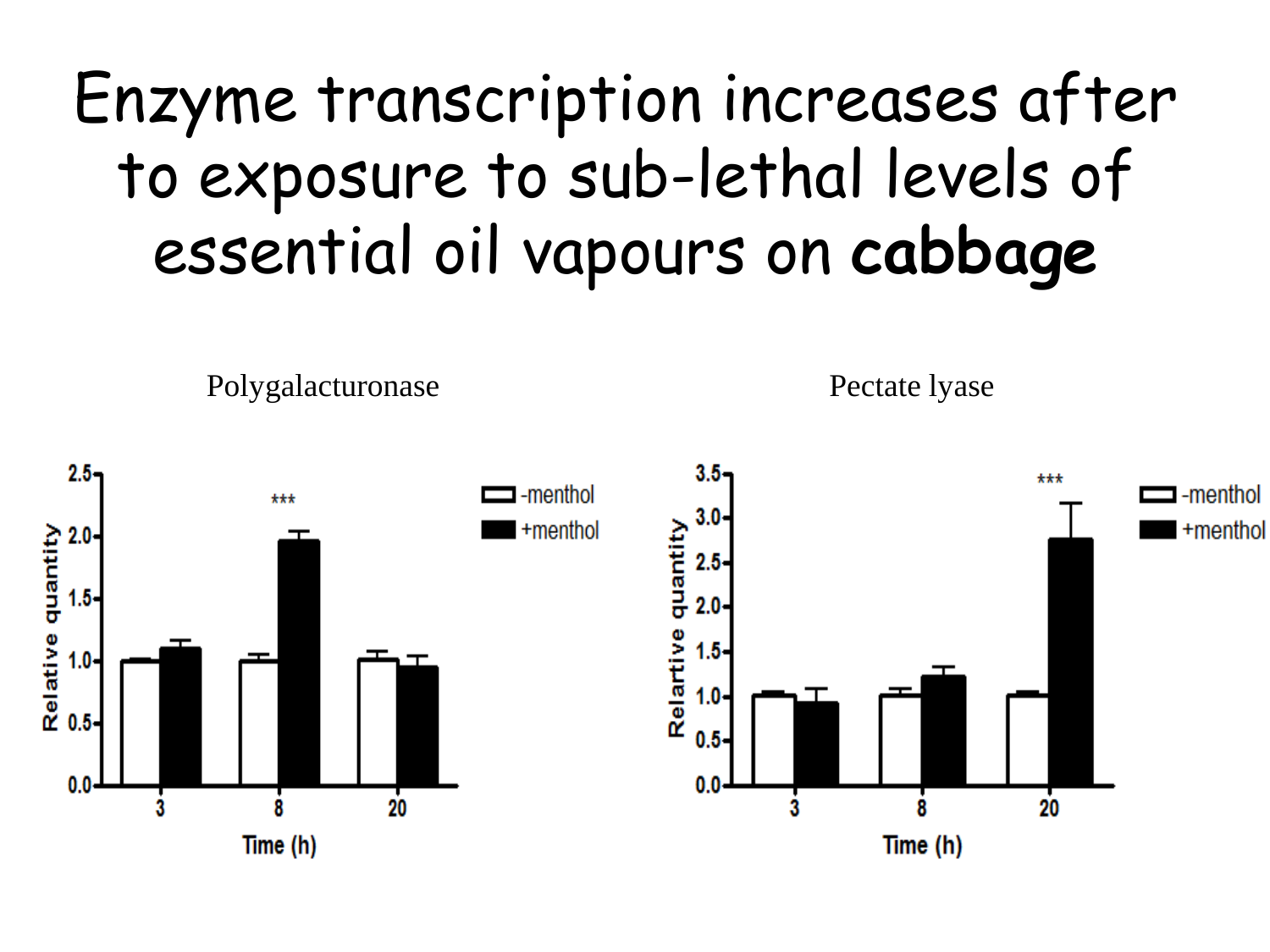### Conclusions

- Exposing *P. carotovorum* cells to sub-lethal essential oil vapours causes an increase in virulence.
- The increased virulence is caused by an increase in enzyme secretion.
- The increase in enzyme secretion is due to a time dependant increase in their transcription and a reduction in *rsmA* transcription.
- **Probably the same phenomenon appear in potatoes**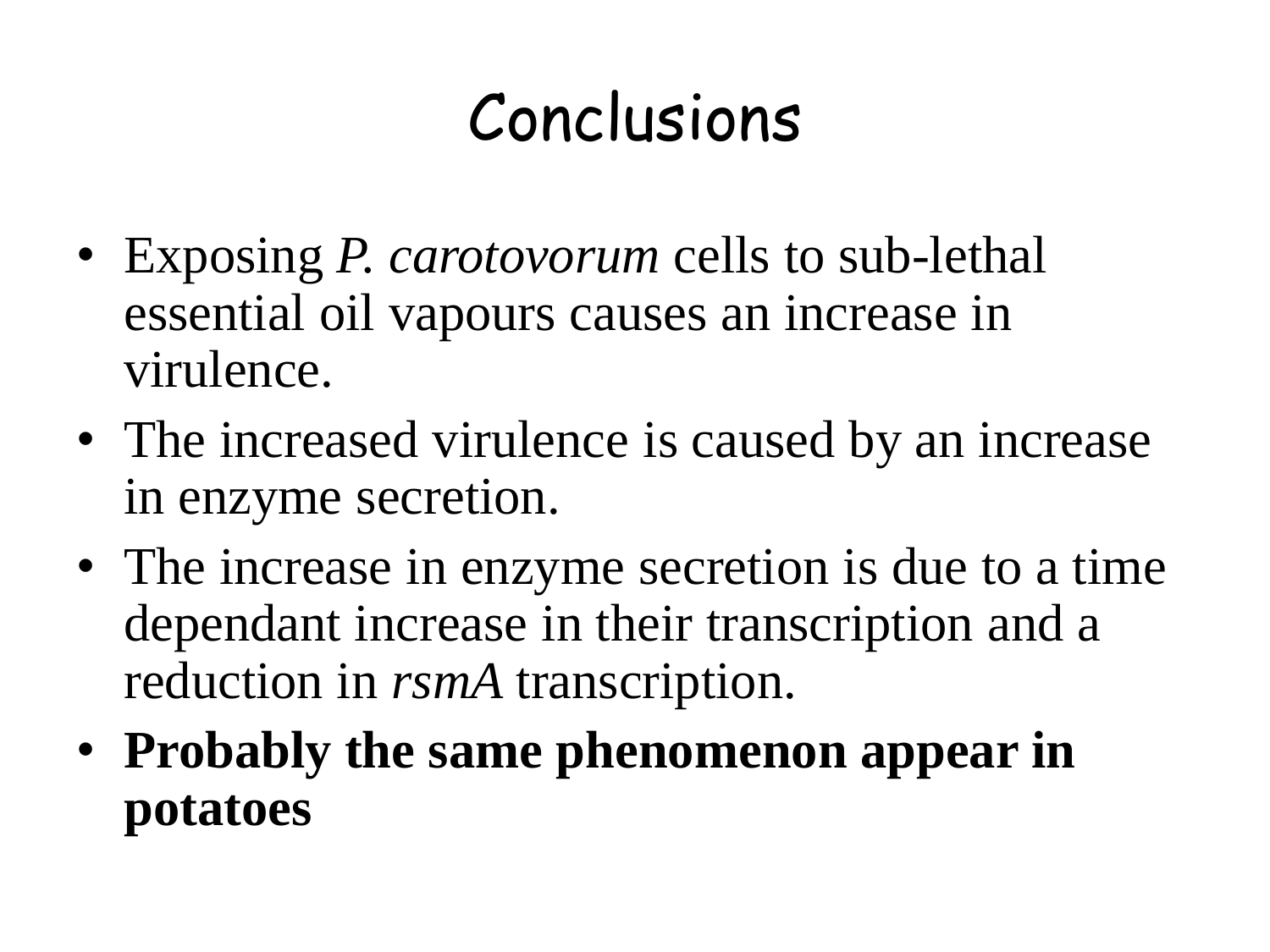### Future prospects

- Identify the entire gene/ protein complex involved in transferring the signal generated by the presence of essential oils outside the cell into an increase in bacterial virulence.
	- DNA chips
	- 2D electrophoresys
	- Mutant libreries
- Identify the binding site/sensor for essential oils
	- Use of labeled essential oils
	- Affinity columns